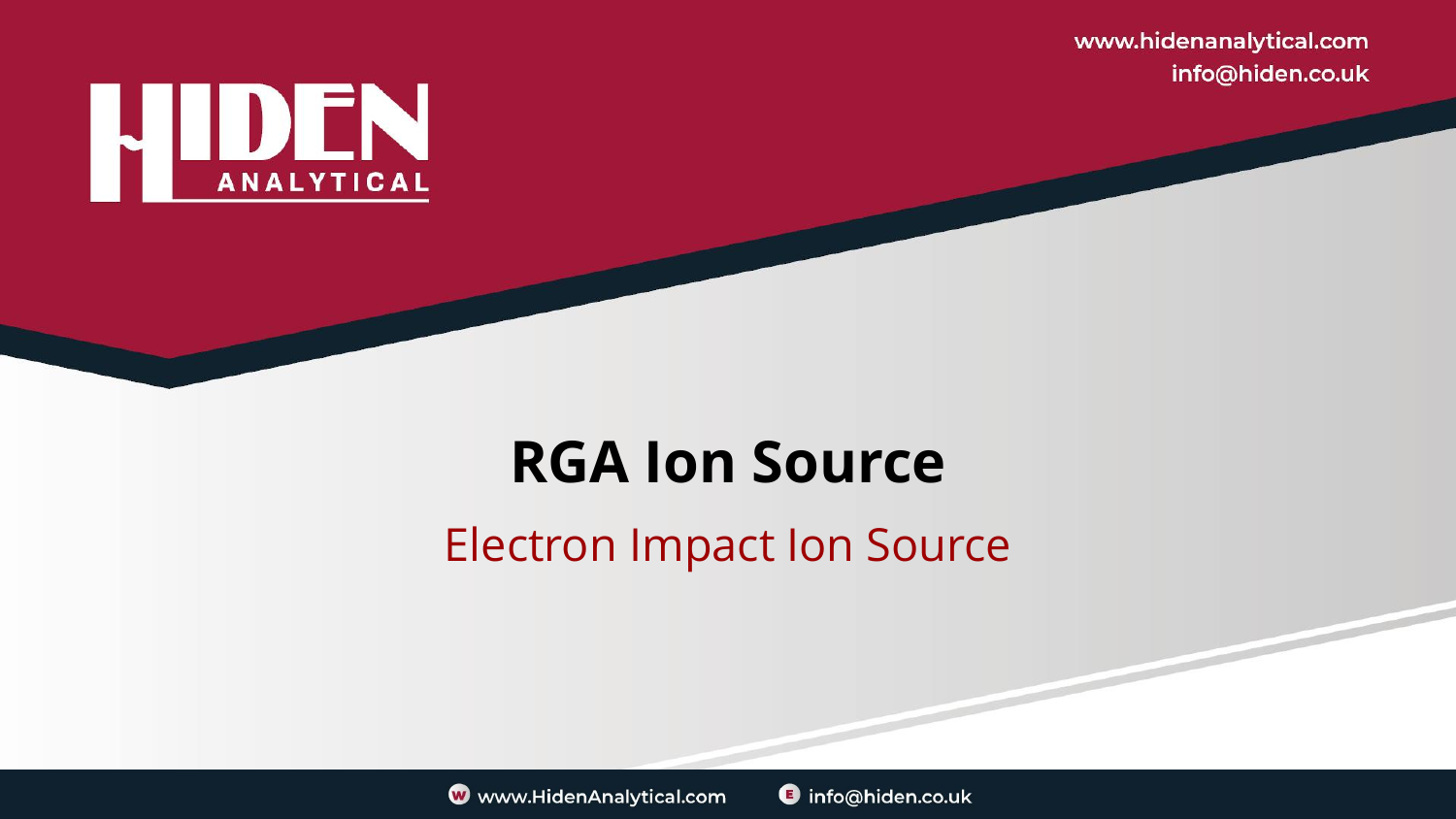

The ion source is one of the three key parts of the quadrupole mass spectrometer.

The neutral gas arrives at the ion source and the electron impacts ionise the species within the source.

Ion are extracted by the charged plates and exit the ion source to the quadrupole.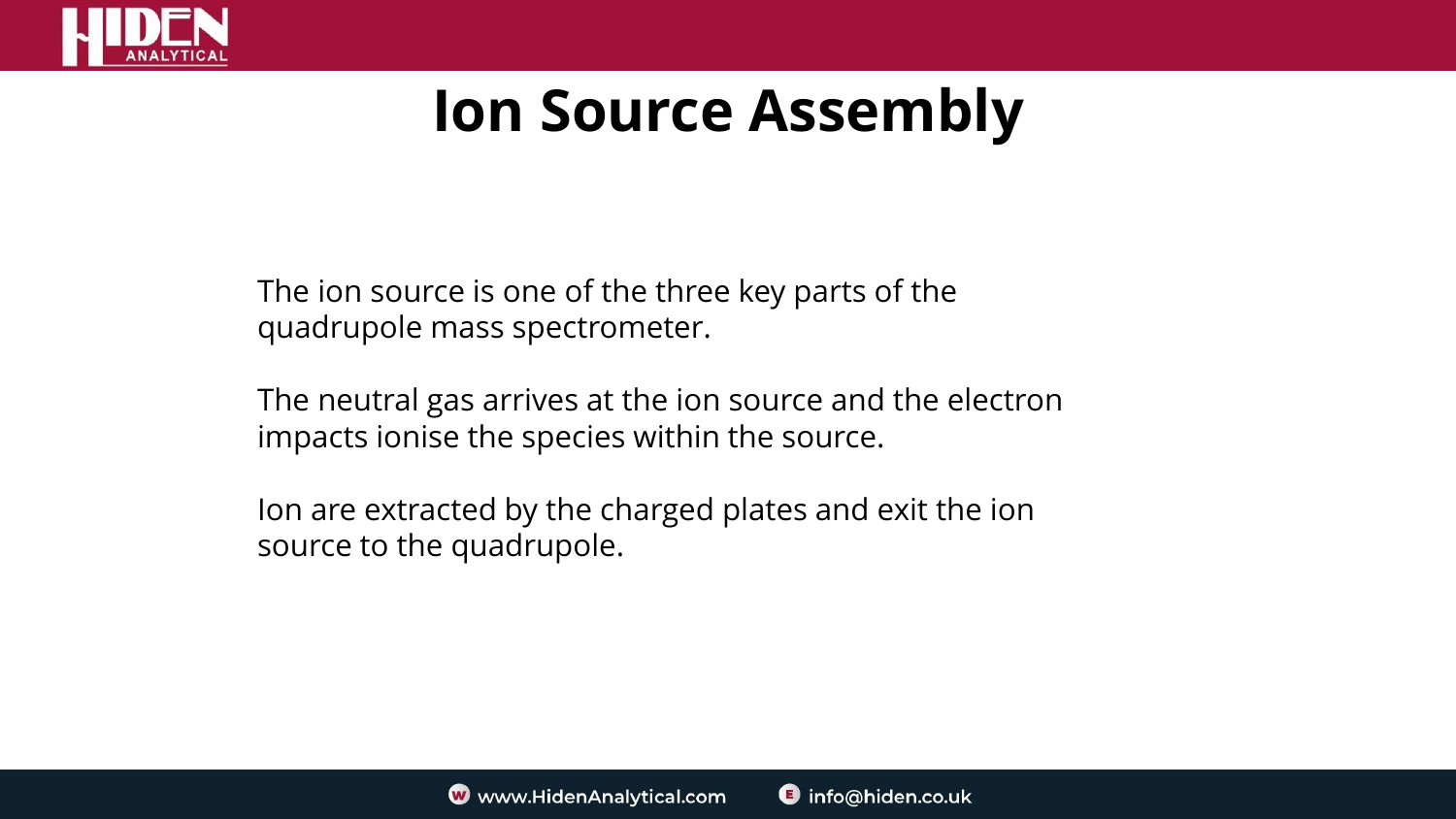

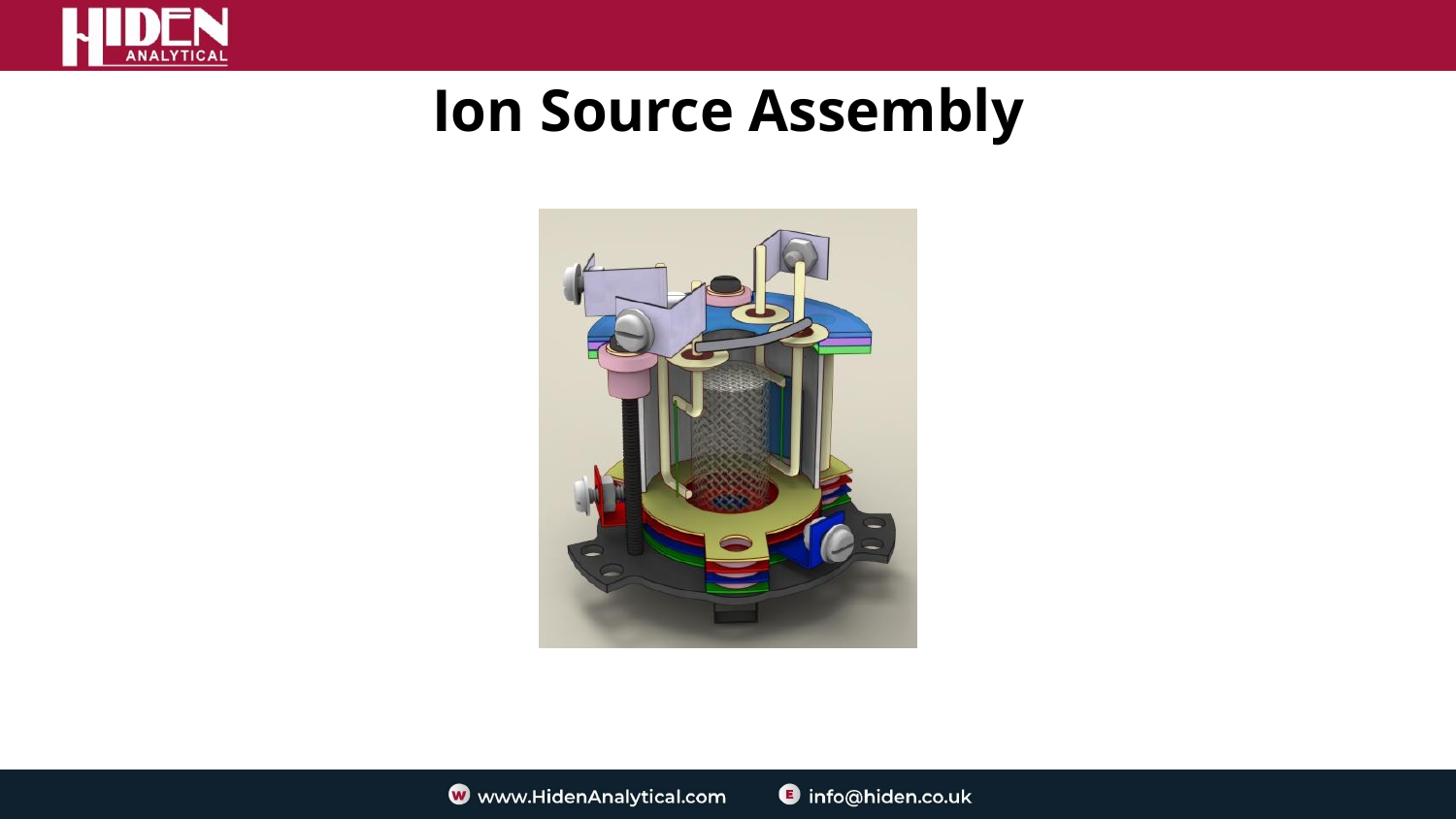

Source cage +3 volts (Range 0 to 10 volts)

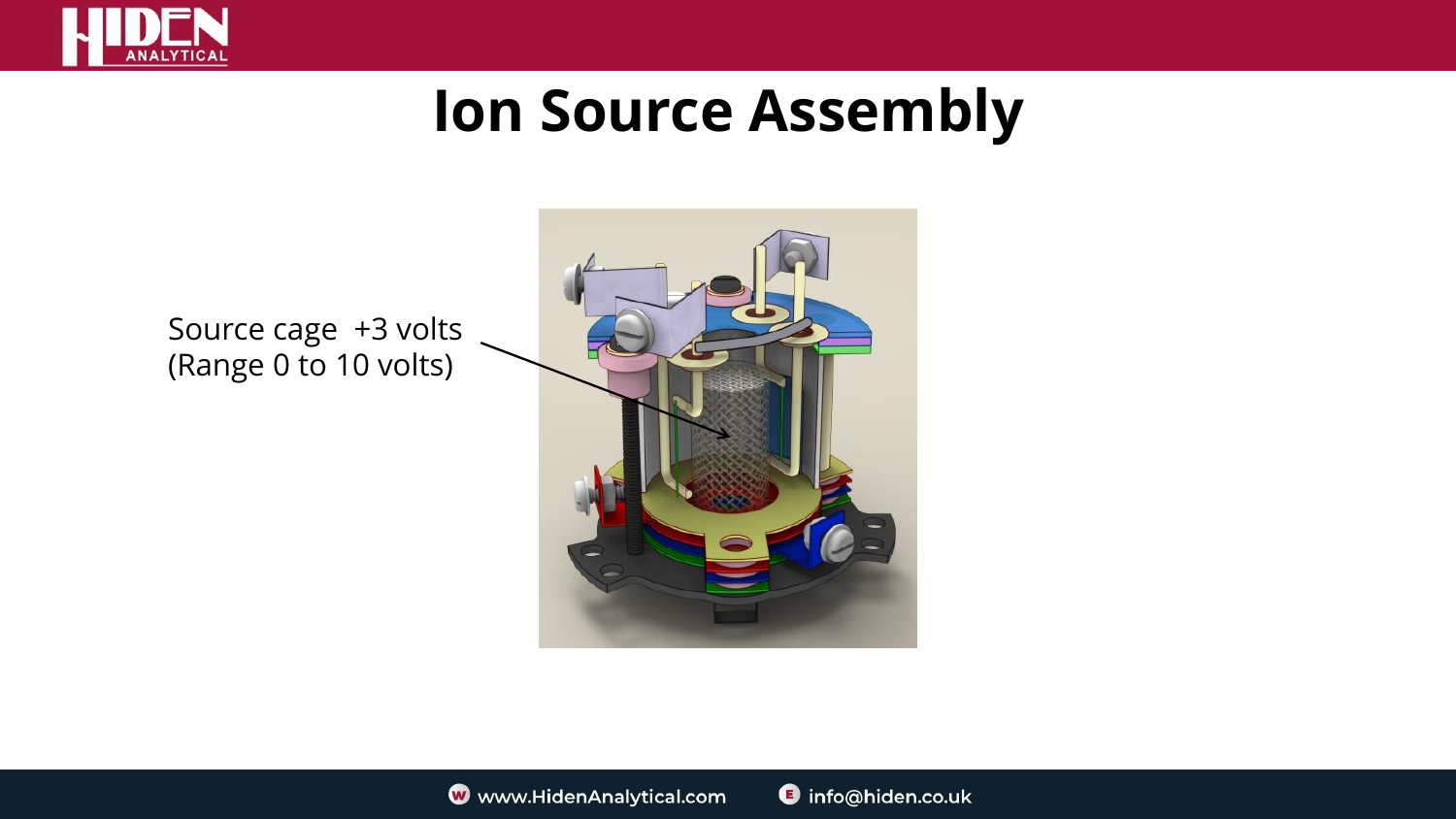

Source cage +3 volts (Range 0 to 10 volts)

Focus -90 volts (Range 0 to -150 volts)

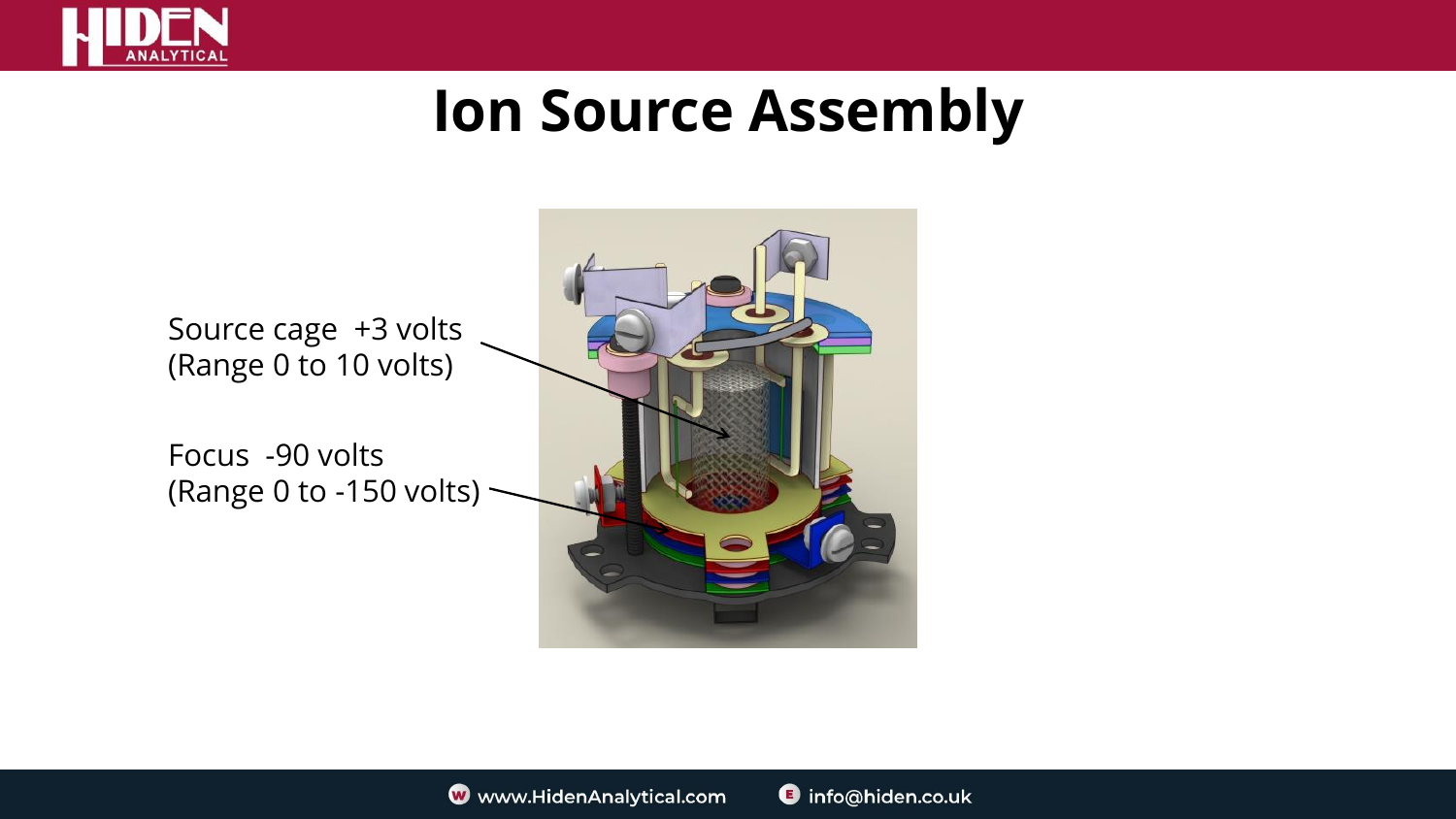

Source cage +3 volts (Range 0 to 10 volts) Focus -90 volts (Range 0 to -150 volts) Earth plate (Grounded)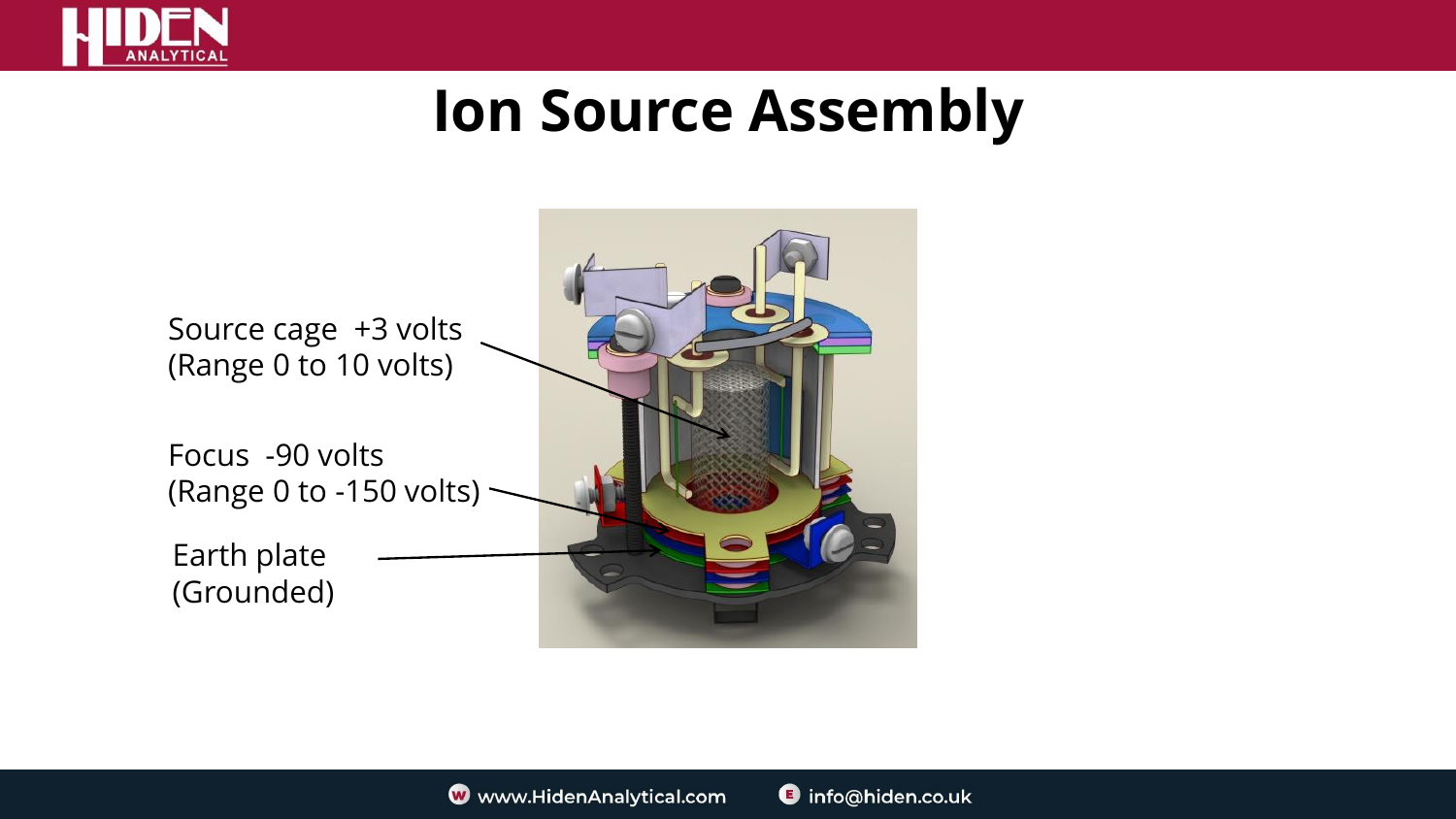

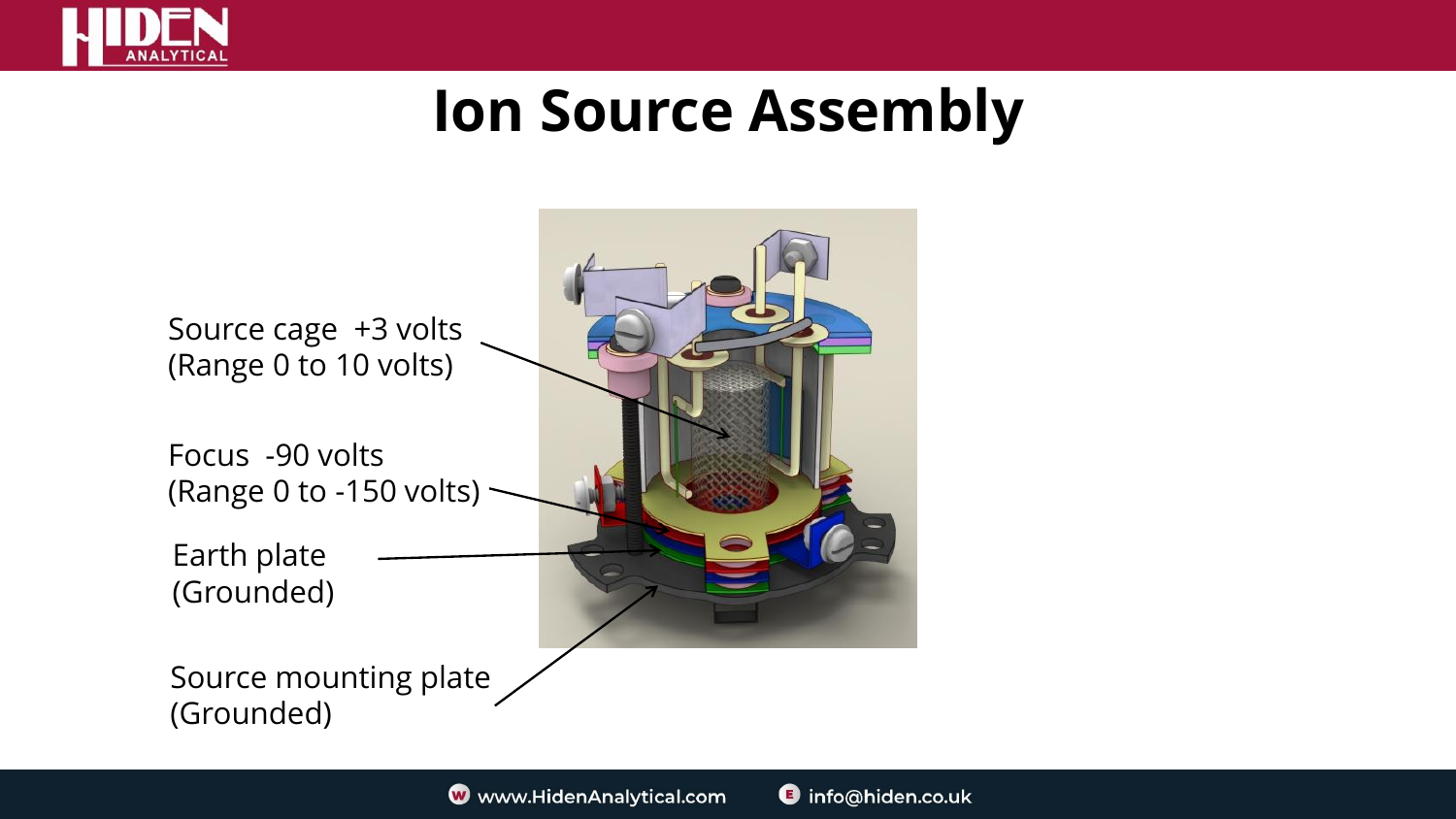



Electron repeller (connected with a tag to filament common, -67 volts)